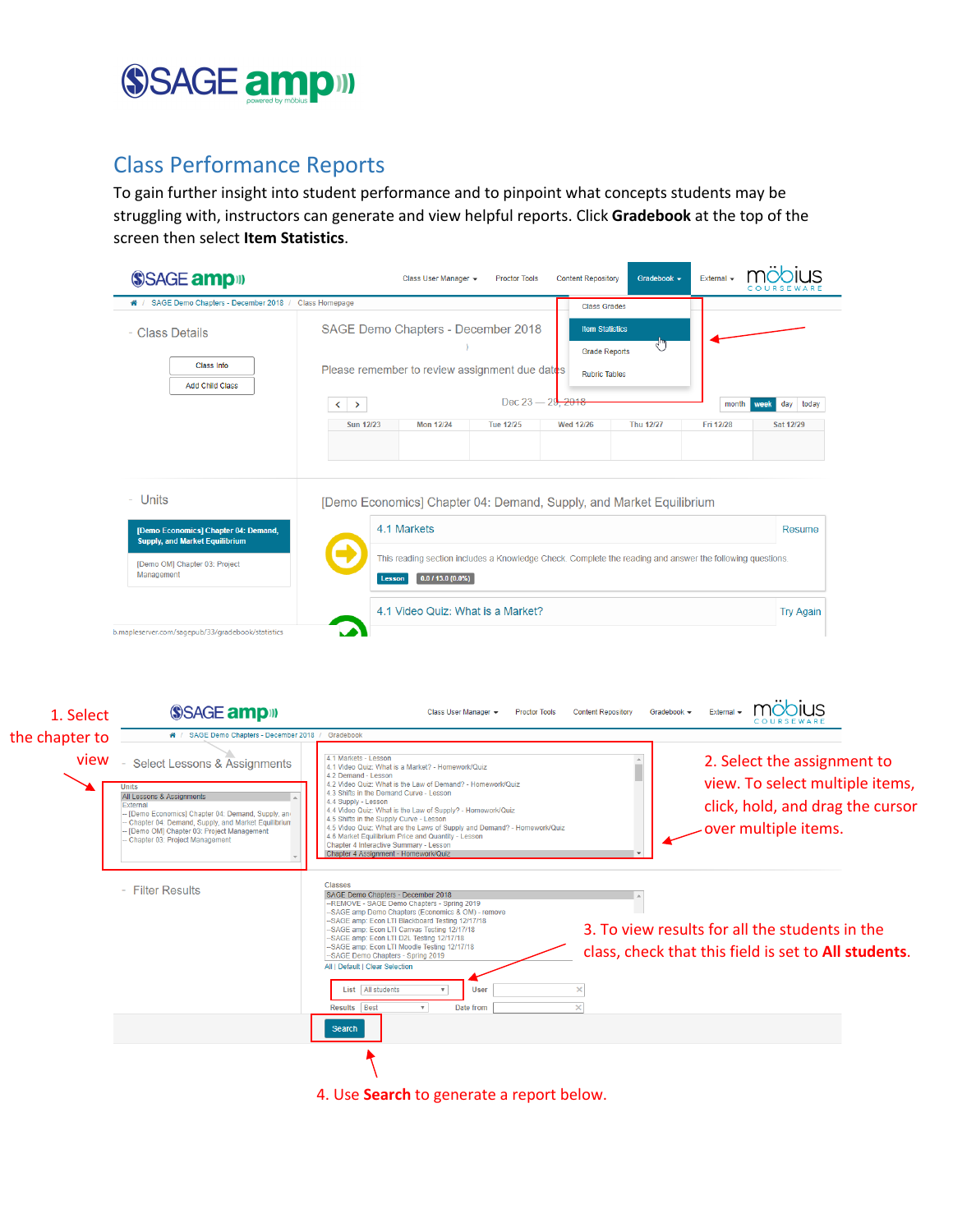## SSAGE amp

Item Statistics:

After clicking **Search**, scroll down to see students' grades. In this scenario, a report for **Chapter 4 Assignment** has been generated. This report shows every question in the assignment along with some key information:

- **Count** = Number of students who submitted the assignment
- **Correct** = Number of students who answered this question correctly
- **Partial** = Number of students who answered parts of this question correctly
- **Incorrect** = Number of students who did NOT answer this question correctly

For more information regarding how **Success Rate**, **p-Value**, **d-Value**, **p-Biserial**, and **r-Biserial** are calculated, refer to this online help guide from Maplesoft.

| Question | Description          | Success rate | p-Value  | d-Value  | p-Biserial | r-Biserial | Count | Correct         | Partial        | Incorrect |
|----------|----------------------|--------------|----------|----------|------------|------------|-------|-----------------|----------------|-----------|
| (1)      | Q Ch04 - Question 01 | 0.667        | 0.667    | 0.667    | 0.836      | 1.084      | 18    | 12 <sup>°</sup> | $\bf{0}$       | 6         |
| (2)      | Q Ch04 - Question 02 | $\Omega$     | $\bf{0}$ | 0        | $-0$       | ٠          | 18    | $\Omega$        | 0              | 18        |
| (3)      | Q Ch04 - Question 03 | 0.741        | 0.722    | 0.556    | 0.617      | 0.824      | 18    | 13              | 1              | 4         |
| (4)      | Q Ch04 - Question 04 | 0.444        | 0.389    | 0.556    | 0.676      | 0.86       | 18    | $\overline{7}$  | 2              | 9         |
| (5)      | Q Ch04 - Question 05 | 0.292        | 0.222    | 0.444    | 0.562      | 0.785      | 18    | 4               | 3              | 11        |
| (6)      | Q Ch04 - Question 06 | 0.222        | 0.222    | 0.222    | 0.465      | 0.648      | 18    | 4               | $\bf{0}$       | 14        |
| (7)      | Q Ch04 - Question 07 | 0.472        | 0.278    | 0.333    | 0.548      | 0.732      | 18    | 5               | 5              | 8         |
| (8)      | Q Ch04 - Question 08 | 0.361        | 0.333    | 0.444    | 0.56       | 0.726      | 18    | 6               | 1.             | 11        |
| (9)      | Q Ch04 - Question 09 | 0.333        | 0.333    | 0.444    | 0.612      | 0.793      | 18    | 6               | $\mathbf{0}$   | 12        |
| (10)     | Q Ch04 - Question 10 | 0.417        | 0.278    | 0.556    | 0.54       | 0.721      | 18    | 5               | 3              | 10        |
| (11)     | Q Ch04 - Question 11 | 0.344        | 0.167    | 0.111    | 0.368      | 0.548      | 18    | 3               | 6              | 9         |
| (12)     | Q Ch04 - Question 12 | 0.37         | 0.333    | 0.667    | 0.747      | 0.969      | 18    | 6               | $\overline{2}$ | 10        |
| (13)     | Q Ch06 - Question 03 | 0.056        | 0.056    | $-0.111$ | $-0.116$   | $-0.237$   | 18    | 1               | 0              | 17        |

These reports enable instructors to gain insight into how the class performed on each individual question in the assignment. In this scenario, the instructor can see that for Question 06, 18 students submitted the assignment, 4 students answered correctly, and 14 students answered incorrectly. That may prompt the instructor to look at this question more closely.

The instructor can, then, click the magnifying glass to see the contents of Question 06.